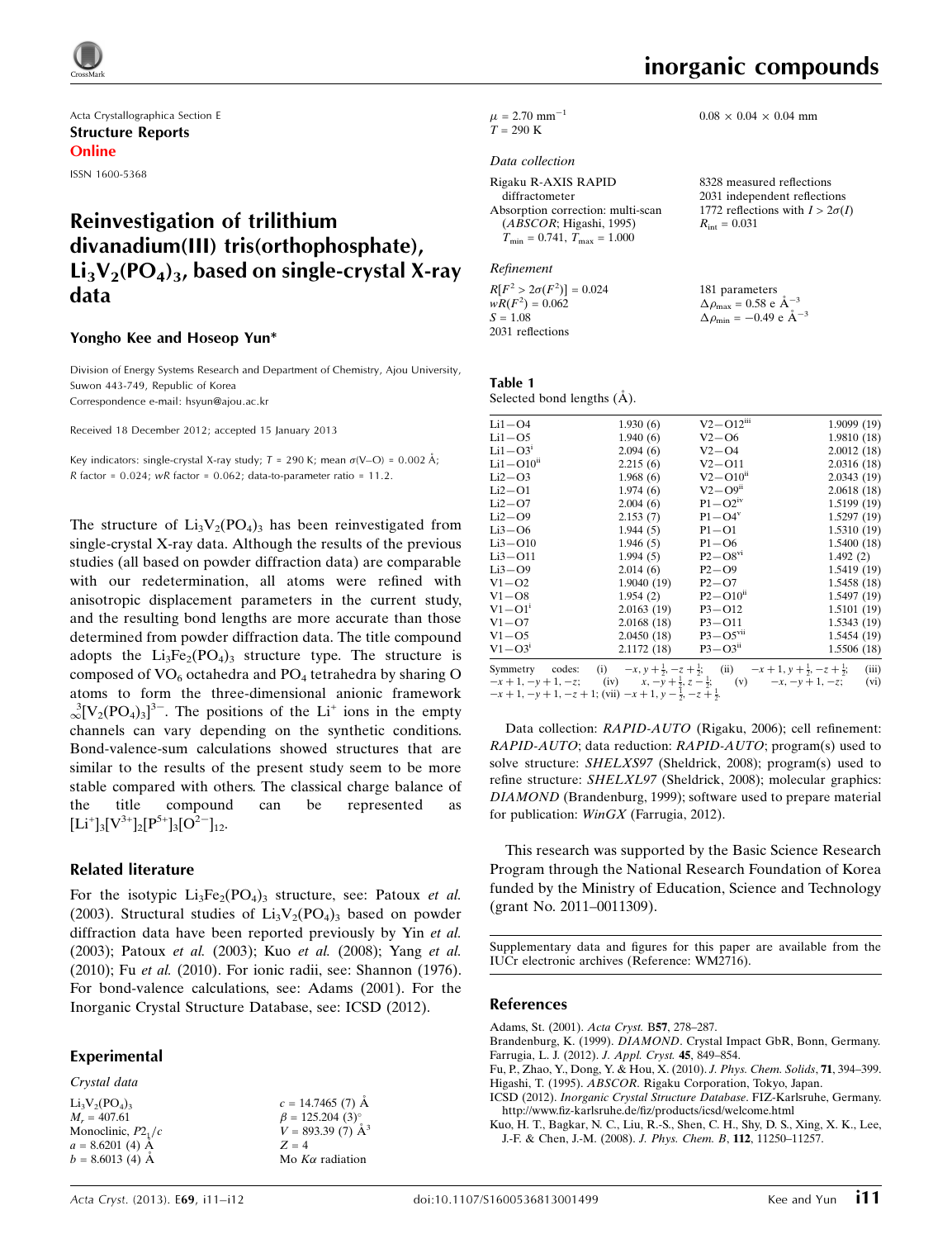[Patoux, S., Wurm, C., Morcrette, M., Rousse, G. & Masquelier, C. \(2003\).](https://scripts.iucr.org/cgi-bin/cr.cgi?rm=pdfbb&cnor=wm2716&bbid=BB8) J. [Power Sources](https://scripts.iucr.org/cgi-bin/cr.cgi?rm=pdfbb&cnor=wm2716&bbid=BB8), 119, 278–284.

Rigaku (2006). RAPID-AUTO[. Rigaku Corporation, Tokyo, Japan.](https://scripts.iucr.org/cgi-bin/cr.cgi?rm=pdfbb&cnor=wm2716&bbid=BB9) [Shannon, R. D. \(1976\).](https://scripts.iucr.org/cgi-bin/cr.cgi?rm=pdfbb&cnor=wm2716&bbid=BB10) Acta Cryst. A32, 751-767.

[Sheldrick, G. M. \(2008\).](https://scripts.iucr.org/cgi-bin/cr.cgi?rm=pdfbb&cnor=wm2716&bbid=BB11) Acta Cryst. A64, 112–122.

- [Yang, G., Ji, H. M., Liu, H., Qian, B. & Jiang, X. \(2010\).](https://scripts.iucr.org/cgi-bin/cr.cgi?rm=pdfbb&cnor=wm2716&bbid=BB12) Electrochim. Acta, 55, [3669–3680.](https://scripts.iucr.org/cgi-bin/cr.cgi?rm=pdfbb&cnor=wm2716&bbid=BB12)
- [Yin, S. C., Grondey, H., Strobel, P., Anne, M. & Nazar, L. F. \(2003\).](https://scripts.iucr.org/cgi-bin/cr.cgi?rm=pdfbb&cnor=wm2716&bbid=BB13) J. Am. Chem. Soc. 125[, 10402–10411.](https://scripts.iucr.org/cgi-bin/cr.cgi?rm=pdfbb&cnor=wm2716&bbid=BB13)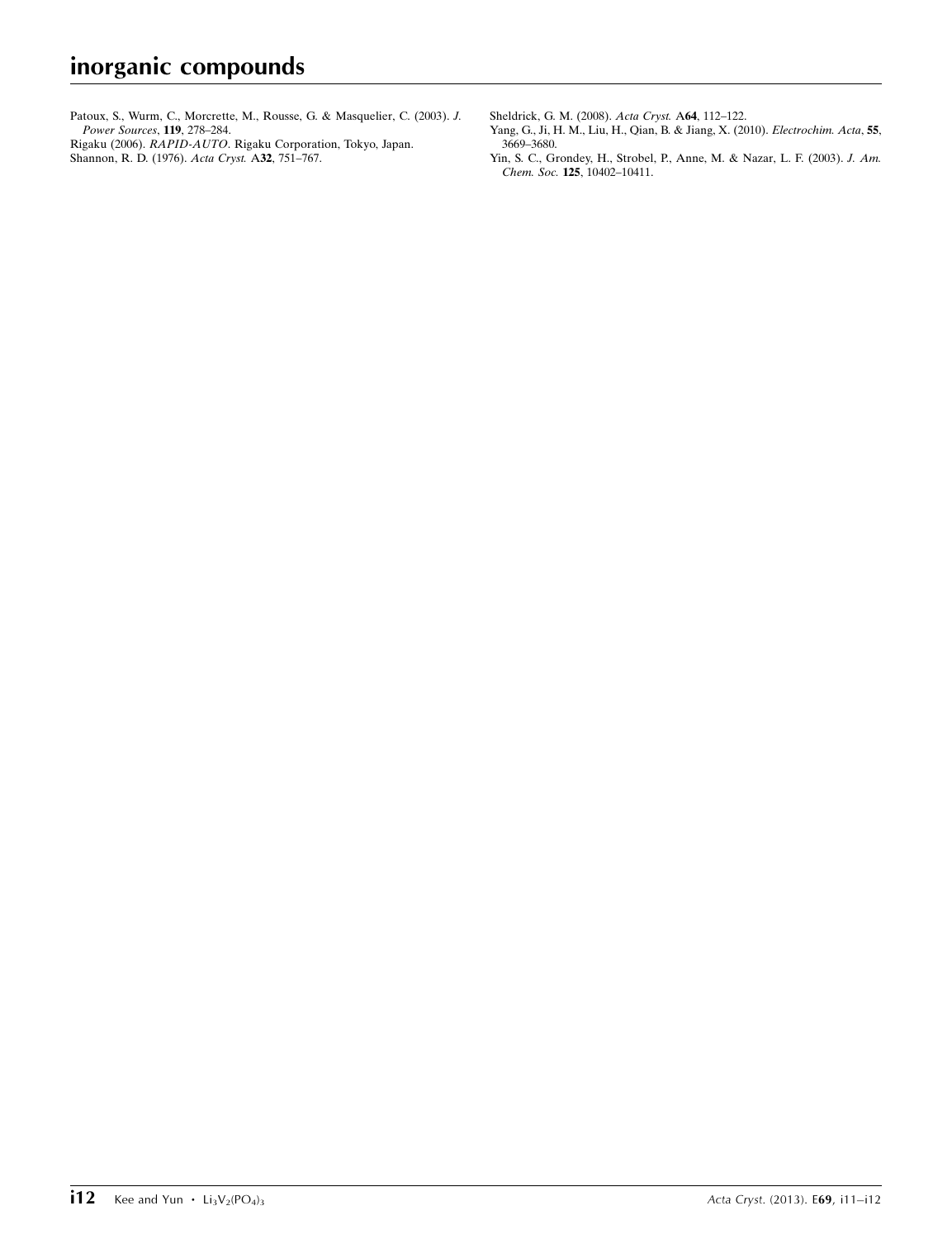# **supporting information**

*Acta Cryst.* (2013). E**69**, i11–i12 [doi:10.1107/S1600536813001499]

# Reinvestigation of trilithium divanadium(III) tris(orthophosphate), Li<sub>3</sub>V<sub>2</sub>(PO<sub>4</sub>)<sub>3</sub>, **based on single-crystal X-ray data**

# **Yongho Kee and Hoseop Yun**

# **S1. Comment**

Trilithium divanadium(III) tris(orthophosphate),  $Li_3V_2(PO_4)$ , has been investigated as a cathode material of secondary batteries (Yin *et al.*, 2003) and its structure has been reported based on powder diffraction data (Yin *et al.*, 2003; Patoux *et al.*, 2003; Kuo *et al.*, 2008; Yang *et al.*, 2010; Fu *et al.*, 2010). In an attempt to prepare new mixed-metal phosphates using LiCl as a flux, we were able to isolate crystals of  $Li<sub>3</sub>V<sub>2</sub>(PO<sub>4</sub>)<sub>3</sub>$ , and report here the results of the structure analysis based on single-crystal X-ray diffraction data.

The title compound adopts the  $Li_3Fe_2(PO_4)$ ; structure type. The general structural features of this compound are the same as reported previously (Patoux *et al.*, 2003; Fu *et al.*, 2010). However, as would be expected, the bond lengths found here from single-crystal diffraction data are more accurate than those reported previously from powder diffraction data. For example, the V—O distances (Table 1) reported by Kuo *et al.* (2008) range from 1.846 (3) to 2.258 (4) Å compared with 1.904 (2)–2.117 (2) Å here. Figure 1 shows the local coordination environment of the V and P atoms. In the structure,  $VO_6$  octahedra are joined to  $PO_4$  tetrahedra forming a  $[V_2(PO_4)_3]$  unit. These units share a terminal oxygen atom to construct the anionic three-dimensional framework,  $\omega^3 [V_2(PO_4)_3]^3$  (Fig. 2). The V—O distances are in good agreement with those calculated from their ionic radii (1.99 Å, Shannon, 1976), assuming a valence of  $+III$  for V.

The Li<sup>+</sup> ions in the empty channels are surrounded by four O atoms in distorted tetrahedral coordination sites. There are three crystallographically independent Li sites for this phase. It has been reported that the positions of the Li atoms can vary depending on the synthetic conditions while those of the V, P, and O atoms comprising the rigid framework remain intact (Yang *et al.*, 2010). The Li positions found from the present single-crystal study are consistent with those reported by Patoux *et al.*(2003) and of a sample treated with microwave radiation at 1123 K for 3 min by Yang *et al.* (2010). According to bond valence sum calculations (Adams, 2001) for the various structure determinations, our study gives the lowest global instability index, *Gii* = 0.027. The *Gii* values of structures with Li positions similar to ours are likewise relatively low (*i.e.* 0.079; Yang *et al.*, 2010), while those with Li positions considerably different as those from the present structures are much higher (*i.e.* 0.175; Yin *et al.*, 2003).

The classical charge balance of the title compound can be represented as  $[Li^+]_3[V^{3+}]_2[P^{5+}]_3[O^2]_{12}$ .

#### **S2. Experimental**

The title compound,  $Li_3V_2(PO_4)_3$ , was prepared by the reaction of the elements with the use of the reactive halide-flux technique. A combination of the pure elements, Nb powder (Alfa Aesar 99.8%), V powder (STREM CHEMICALS 99.5%) and P powder (CERAC 99.5%) were mixed in a fused silica tube in a molar ratio of Nb:V:P = 1:1:3 and then LiCl (Sigma-Aldrich 99%) was added. The mass ratio of the reactants and the halide was 1:5. The tube was evacuated to 0.133 Pa, sealed, and heated gradually (150 K/h) to 1123 K, where it was kept for 12 h. The tube was cooled to room temperature at a rate of 3 K/h. The excess halide was removed with water and colourless block-shaped crystals were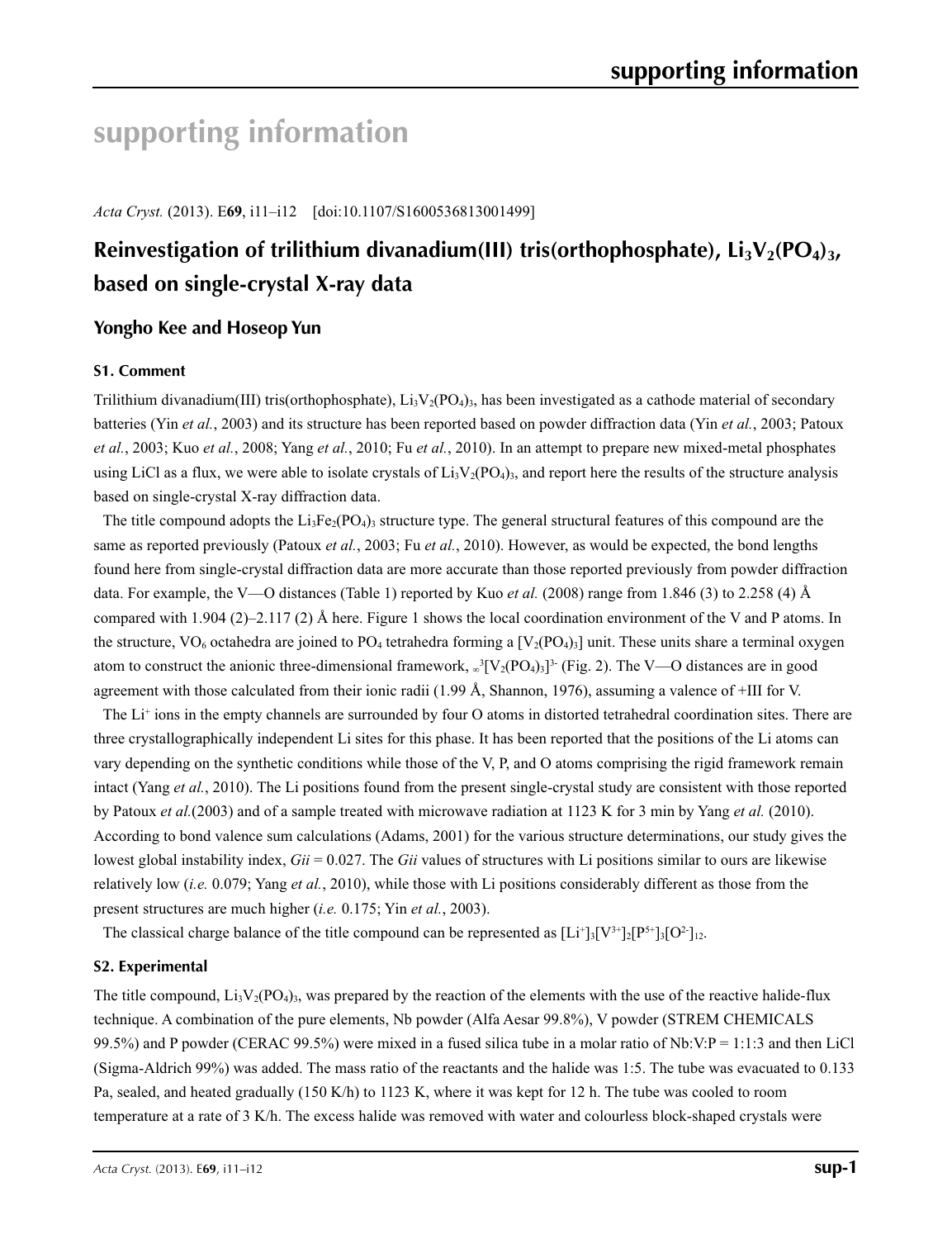obtained. The crystals are stable in air and water. A qualitative X-ray fluorescence analysis of selected crystal indicated the presence of V, P, and O. The composition of the compound was determined by single-crystal X-ray diffraction.

## **S3. Refinement**

Although all the previous structural studies of  $Li_3V_2(PO_4)$ , have been performed in space group settings  $P \le l > 112 \cdot l \le n$  $P \le \frac{\sum_{i=1}^{n} (n_i - 1)}{n_i}$  of space group no. 14, we have chosen the standard setting,  $P \le \frac{\sum_{i=1}^{n} (n_i - 1)}{n_i}$  for this and future studies. For the comparison between the different settings in this and the previous studies, the fractional coordinates transformed to the standard setting for the various entries in the ICSD (2012) can be used. The highest peak (0.58 e/Å-3) and the deepest hole (-0.49 e/ Å-3) are 0.68 Å and 0.77 Å from the atom O12 and P1, respectively.



#### **Figure 1**

A view showing the local coordination environments of the V and P atoms with the atom labelling scheme. Displacement ellipsoids are drawn at the 50% probability level. Symmetry codes are as given in Table 1.

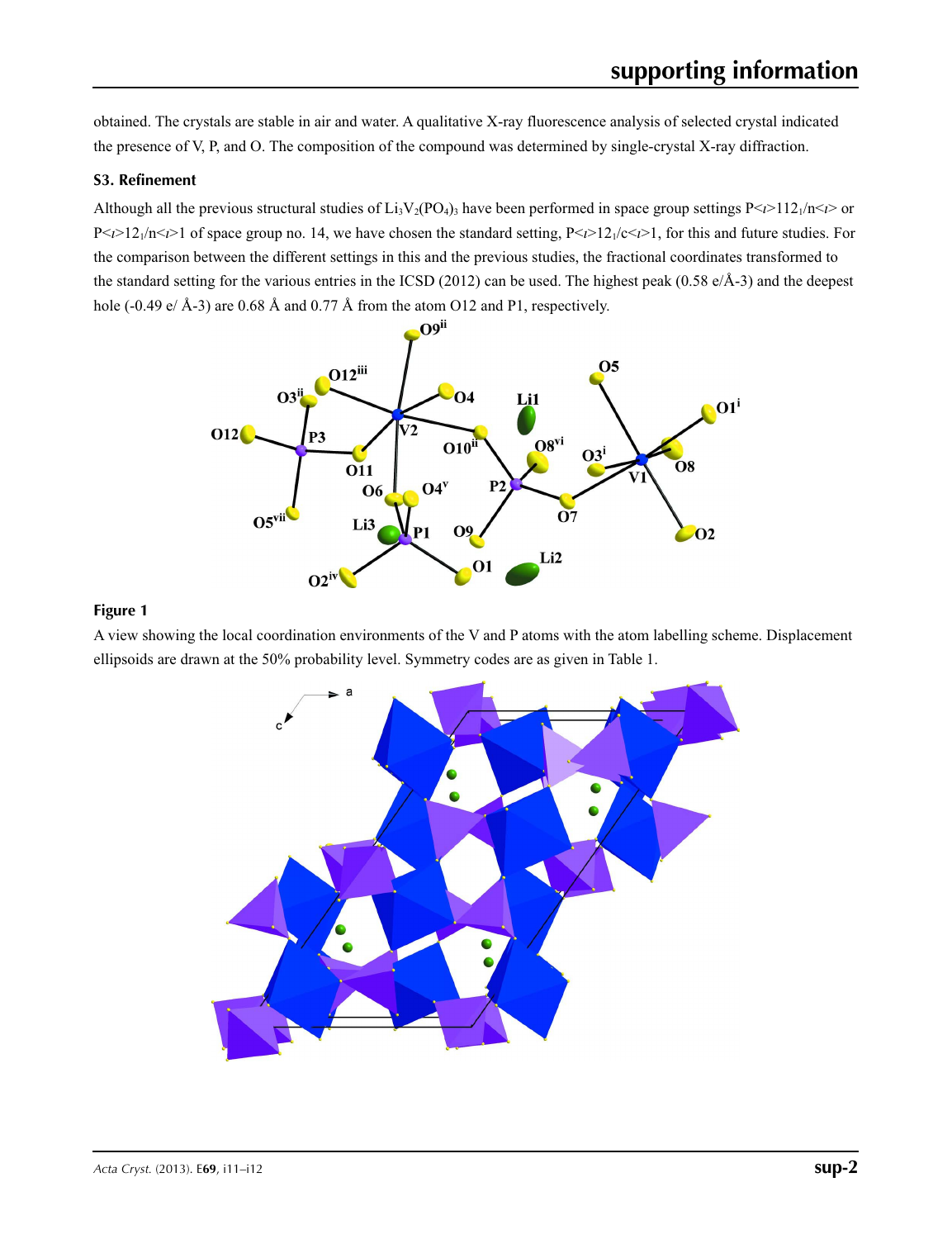# **Figure 2**

View of  $Li_3V_2(PO_4)$ <sub>3</sub> down the *b* axis. VO<sub>6</sub> octahedra are shown in blue and PO<sub>4</sub> tetrahedra are shown in pink.

 $F(000) = 784$  $D<sub>x</sub>$  = 3.03 Mg m<sup>-3</sup>

 $\theta$  = 3.4–27.6°  $\mu$  = 2.70 mm<sup>-1</sup>  $T = 290 \text{ K}$ Block, colourless  $0.08 \times 0.04 \times 0.04$  mm

 $R_{\text{int}} = 0.031$ 

 $h = -11 \rightarrow 10$  $k = -10 \rightarrow 11$ *l* = −19→19

Mo *Kα* radiation,  $\lambda = 0.71073$  Å Cell parameters from 5732 reflections

2031 independent reflections 1772 reflections with  $I > 2\sigma(I)$ 

 $\theta_{\text{max}} = 27.5^{\circ}, \theta_{\text{min}} = 3.4^{\circ}$ 

## **Trilithium divanadium(III) tris(orthophosphate)**

| Crystal data                       |
|------------------------------------|
| $Li_3V_2(PO_4)_3$                  |
| $M_r = 407.61$                     |
| Monoclinic, $P2_1/c$               |
| $a = 8.6201(4)$ Å                  |
| $b = 8.6013(4)$ Å                  |
| $c = 14.7465(7)$ Å                 |
| $\beta$ = 125.204 (3) <sup>o</sup> |
| $V = 893.39(7)$ Å <sup>3</sup>     |
| $Z = 4$                            |

#### *Data collection*

| Rigaku R-AXIS RAPID                     |
|-----------------------------------------|
| diffractometer                          |
| Graphite monochromator                  |
| $\omega$ scans                          |
| Absorption correction: multi-scan       |
| (ABSCOR; Higashi, 1995)                 |
| $T_{\min} = 0.741$ , $T_{\max} = 1.000$ |
| 8328 measured reflections               |

#### *Refinement*

| Refinement on $F^2$             | Primary atom site location: structure-invariant    |
|---------------------------------|----------------------------------------------------|
| Least-squares matrix: full      | direct methods                                     |
| $R[F^2 > 2\sigma(F^2)] = 0.024$ | Secondary atom site location: difference Fourier   |
| $wR(F^2) = 0.062$               | map                                                |
| $S = 1.08$                      | $w = 1/[\sigma^2(F_0^2) + (0.0223P)^2 + 1.8904P]$  |
| 2031 reflections                | where $P = (F_o^2 + 2F_e^2)/3$                     |
| 181 parameters                  | $(\Delta/\sigma)_{\text{max}} = 0.001$             |
| 0 restraints                    | $\Delta \rho_{\text{max}} = 0.58 \text{ e A}^{-3}$ |
|                                 | $\Delta \rho_{\rm min} = -0.49$ e Å <sup>-3</sup>  |

#### *Special details*

**Geometry**. All e.s.d.'s (except the e.s.d. in the dihedral angle between two l.s. planes) are estimated using the full covariance matrix. The cell e.s.d.'s are taken into account individually in the estimation of e.s.d.'s in distances, angles and torsion angles; correlations between e.s.d.'s in cell parameters are only used when they are defined by crystal symmetry. An approximate (isotropic) treatment of cell e.s.d.'s is used for estimating e.s.d.'s involving l.s. planes.

**Refinement**. Refinement of  $F^2$  against ALL reflections. The weighted *R*-factor  $wR$  and goodness of fit *S* are based on  $F^2$ , conventional *R*-factors *R* are based on *F*, with *F* set to zero for negative  $F^2$ . The threshold expression of  $F^2 > \sigma(F^2)$  is used only for calculating *R*-factors(gt) *etc*. and is not relevant to the choice of reflections for refinement. *R*-factors based on *F*<sup>2</sup> are statistically about twice as large as those based on *F*, and *R*- factors based on ALL data will be even larger.

*Fractional atomic coordinates and isotropic or equivalent isotropic displacement parameters (Å<sup>2</sup>)* 

|                 |           |           | z         | $U_{\rm iso}*/U_{\rm eq}$ |  |
|-----------------|-----------|-----------|-----------|---------------------------|--|
| Li1             | 0.1133(8) | 0.5883(7) | 0.1934(4) | 0.0266(12)                |  |
| Li <sub>2</sub> | 0.1891(9) | 0.1919(7) | 0.2599(5) | 0.0356(15)                |  |
| Li3             | 0.4730(7) | 0.2213(6) | 0.1767(4) | 0.0186(10)                |  |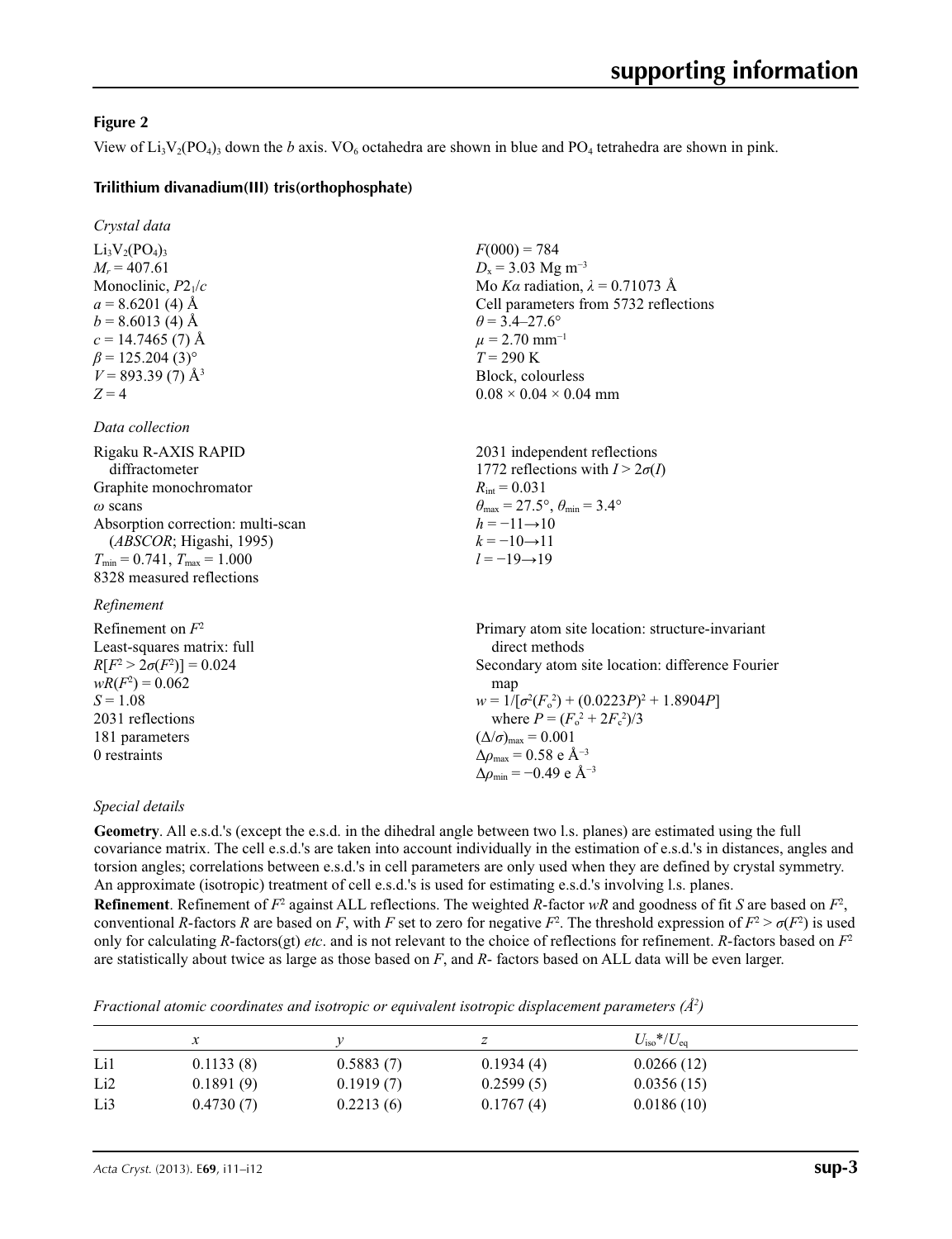| V <sub>1</sub>  | 0.13814(6) | 0.52846(5) | 0.38977(4)  | 0.00672(11) |
|-----------------|------------|------------|-------------|-------------|
| V <sub>2</sub>  | 0.36217(6) | 0.53898(5) | 0.11037(3)  | 0.00643(11) |
| P <sub>1</sub>  | 0.04417(9) | 0.25109(7) | 0.00782(5)  | 0.00655(14) |
| <b>P2</b>       | 0.45782(9) | 0.39759(8) | 0.35181(5)  | 0.00672(14) |
| <b>P</b> 3      | 0.75192(9) | 0.38467(7) | 0.14738(5)  | 0.00638(14) |
| O <sub>1</sub>  | 0.0267(3)  | 0.1788(2)  | 0.09643(16) | 0.0126(4)   |
| O <sub>2</sub>  | 0.0361(3)  | 0.3649(2)  | 0.42742(16) | 0.0150(4)   |
| O <sub>3</sub>  | 0.0850(2)  | 0.0021(2)  | 0.28038(15) | 0.0102(4)   |
| O <sub>4</sub>  | 0.1152(3)  | 0.6330(2)  | 0.06577(16) | 0.0111(4)   |
| O <sub>5</sub>  | 0.1785(3)  | 0.7151(2)  | 0.31962(15) | 0.0109(4)   |
| O <sub>6</sub>  | 0.2392(2)  | 0.3319(2)  | 0.07040(16) | 0.0112(4)   |
| O7              | 0.2789(3)  | 0.3861(2)  | 0.35185(16) | 0.0125(4)   |
| O <sub>8</sub>  | 0.3675(3)  | 0.5514(2)  | 0.54043(16) | 0.0171(4)   |
| O <sub>9</sub>  | 0.4764(3)  | 0.2357(2)  | 0.31413(15) | 0.0099(4)   |
| O <sub>10</sub> | 0.5906(3)  | 0.0200(2)  | 0.23807(15) | 0.0116(4)   |
| O11             | 0.5994(3)  | 0.4098(2)  | 0.16881(15) | 0.0110(4)   |
| O <sub>12</sub> | 0.6748(3)  | 0.4125(2)  | 0.02723(15) | 0.0128(4)   |
|                 |            |            |             |             |

*Atomic displacement parameters (Å2 )*

|                 | $U^{11}$  | $L^{22}$   | $\mathcal{L}^{\beta 3}$ | $U^{12}$       | $U^{13}$    | $U^{23}$     |
|-----------------|-----------|------------|-------------------------|----------------|-------------|--------------|
| Li1             | 0.030(3)  | 0.038(3)   | 0.017(3)                | $-0.008(3)$    | 0.017(2)    | $-0.005(2)$  |
| Li <sub>2</sub> | 0.042(3)  | 0.030(3)   | 0.022(3)                | $-0.020(3)$    | 0.010(3)    | $-0.001(2)$  |
| Li3             | 0.018(2)  | 0.016(2)   | 0.021(3)                | 0.003(2)       | 0.011(2)    | 0.004(2)     |
| V1              | 0.0067(2) | 0.0061(2)  | 0.0080(2)               | $-0.00005(16)$ | 0.00464(17) | 0.00055(15)  |
| V <sub>2</sub>  | 0.0069(2) | 0.0060(2)  | 0.0073(2)               | $-0.00006(15)$ | 0.00458(17) | 0.00017(15)  |
| P <sub>1</sub>  | 0.0062(3) | 0.0055(3)  | 0.0086(3)               | 0.0001(2)      | 0.0046(2)   | 0.0000(2)    |
| P <sub>2</sub>  | 0.0066(3) | 0.0062(3)  | 0.0073(3)               | 0.0005(2)      | 0.0040(2)   | $-0.0001(2)$ |
| P <sub>3</sub>  | 0.0063(3) | 0.0058(3)  | 0.0078(3)               | $-0.0002(2)$   | 0.0046(2)   | $-0.0005(2)$ |
| O <sub>1</sub>  | 0.0118(9) | 0.0150(9)  | 0.0122(9)               | $-0.0020(7)$   | 0.0076(8)   | 0.0018(8)    |
| O <sub>2</sub>  | 0.0147(9) | 0.0146(10) | 0.0143(10)              | $-0.0023(8)$   | 0.0076(8)   | 0.0053(8)    |
| O <sub>3</sub>  | 0.0106(8) | 0.0081(8)  | 0.0093(9)               | 0.0027(7)      | 0.0042(7)   | 0.0009(7)    |
| O4              | 0.0104(8) | 0.0107(9)  | 0.0133(9)               | 0.0034(7)      | 0.0074(8)   | 0.0015(7)    |
| O <sub>5</sub>  | 0.0163(9) | 0.0075(9)  | 0.0119(9)               | $-0.0022(7)$   | 0.0099(8)   | $-0.0003(7)$ |
| O <sub>6</sub>  | 0.0081(8) | 0.0088(9)  | 0.0140(10)              | $-0.0015(7)$   | 0.0048(8)   | $-0.0002(7)$ |
| O7              | 0.0128(9) | 0.0105(9)  | 0.0191(10)              | $-0.0010(7)$   | 0.0120(8)   | $-0.0031(8)$ |
| O <sub>8</sub>  | 0.0094(9) | 0.0205(10) | 0.0131(10)              | $-0.0009(8)$   | 0.0016(8)   | $-0.0051(8)$ |
| O <sub>9</sub>  | 0.0133(9) | 0.0062(8)  | 0.0106(9)               | 0.0022(7)      | 0.0071(7)   | 0.0002(7)    |
| O10             | 0.0173(9) | 0.0088(9)  | 0.0110(9)               | $-0.0016(7)$   | 0.0096(8)   | $-0.0016(7)$ |
| O11             | 0.0109(8) | 0.0124(9)  | 0.0119(9)               | 0.0027(7)      | 0.0078(8)   | 0.0020(7)    |
| O <sub>12</sub> | 0.0136(9) | 0.0155(9)  | 0.0100(9)               | 0.0013(8)      | 0.0072(8)   | 0.0014(7)    |

# *Geometric parameters (Å, º)*

| $Li1 - O4$                | 1.930(6) | $V2 - Q12$ <sup>iv</sup> | 1.9099(19) |
|---------------------------|----------|--------------------------|------------|
| $Li1-05$                  | 1.940(6) | $V2 - 06$                | 1.9810(18) |
| $Li1 - O3i$               | 2.094(6) | $V2 - 04$                | 2.0012(18) |
| $Li1 - O10$ <sup>ii</sup> | 2.215(6) | $V2 - 011$               | 2.0316(18) |
|                           |          |                          |            |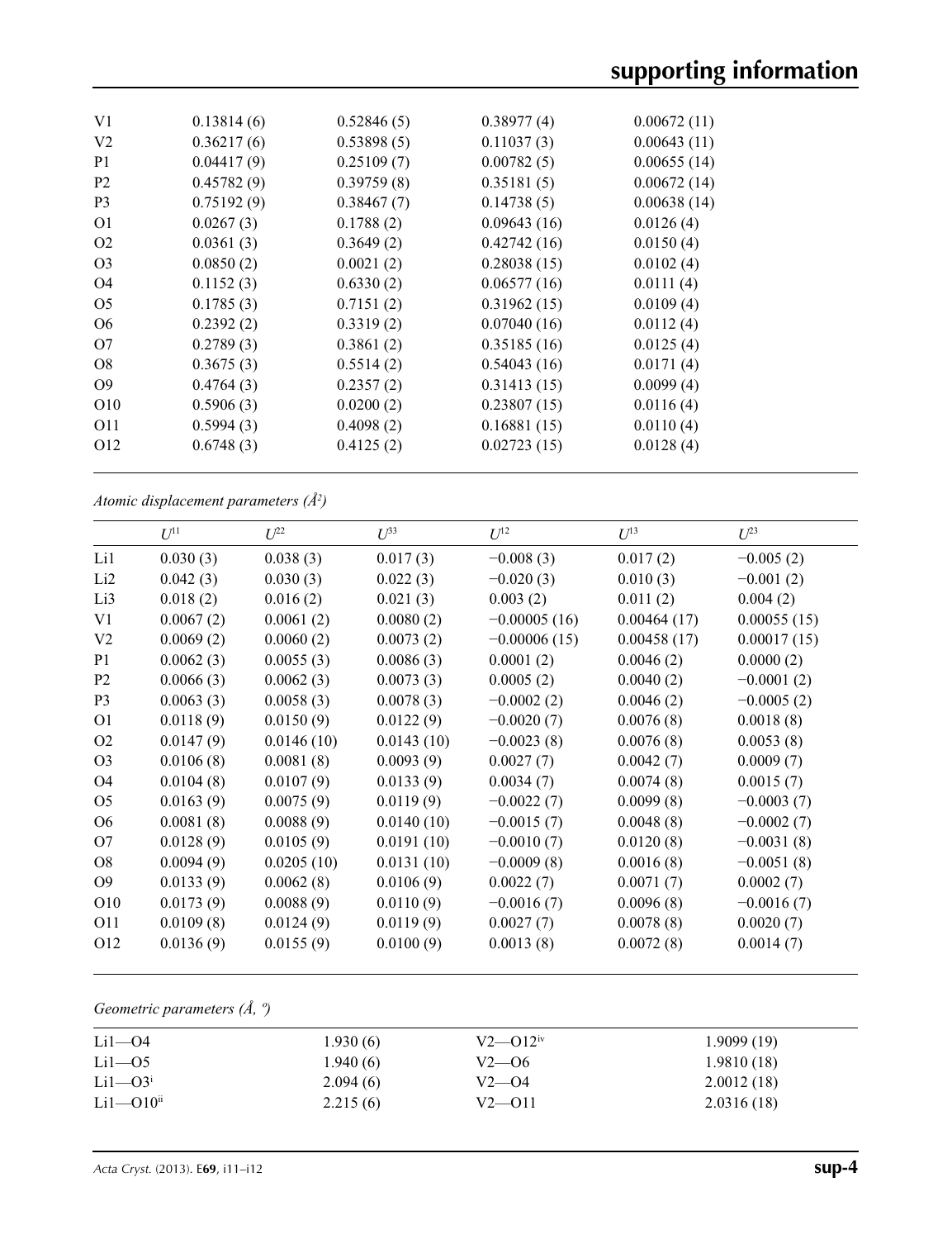| $Li1 - O7$                   | 2.584(6)   | $V2 - 010$ <sup>ii</sup>           | 2.0343(19)  |
|------------------------------|------------|------------------------------------|-------------|
| $Li2 - O3$                   | 1.968(6)   | $V2 - O9$ ii                       | 2.0618(18)  |
| $Li2 - O1$                   | 1.974(6)   | $V2$ —Li $3$ <sup>ii</sup>         | 3.032(5)    |
| $Li2$ -O7                    | 2.004(6)   | $P1 - O2v$                         | 1.5199(19)  |
| $Li2 - O9$                   | 2.153(7)   | $P1 - O4$ <sup>vi</sup>            | 1.5297(19)  |
| $Li2 - O5$ iii               | 2.678(7)   | $P1 - O1$                          | 1.5310(19)  |
| $Li3 - O6$                   | 1.944(5)   | $P1 - O6$                          | 1.5400(18)  |
| $Li3 - O10$                  | 1.946(5)   | $P2 - O8$ vii                      | 1.492(2)    |
| $Li3 - O11$                  | 1.994(5)   | $P2 - O9$                          | 1.5419(19)  |
| $Li3-09$                     | 2.014(6)   | $P2 - O7$                          | 1.5458(18)  |
| $V1 - 02$                    | 1.9040(19) | $P2 - O10$ ii                      | 1.5497(19)  |
| $V1 - 08$                    | 1.954(2)   | $P3 - 012$                         | 1.5101(19)  |
| $V1 - 01$ <sup>i</sup>       | 2.0163(19) | P3-011                             | 1.5343(19)  |
| $V1 - 07$                    | 2.0168(18) | P3-O5viii                          | 1.5454(19)  |
| $V1 - 05$                    | 2.0450(18) | $P3 - O3$ <sup>ii</sup>            | 1.5506(18)  |
| $V1 - O3$                    | 2.1172(18) |                                    |             |
|                              |            |                                    |             |
| $O4 - Li1 - O5$              |            | $O2^v - P1 - O1$                   |             |
| $O4 - Li1 - O3$ <sup>i</sup> | 131.6(3)   | $O4$ <sup>vi</sup> -P1- $O1$       | 114.61(12)  |
|                              | 135.8(3)   |                                    | 112.35(11)  |
| $O5 - Li1 - O3$ <sup>i</sup> | 80.6(2)    | $O2^v$ -P1--06                     | 107.88(11)  |
| 04-Li1-010ii                 | 80.9(2)    | $O4$ <sup>vi</sup> -P1- $O6$       | 110.77(10)  |
| $O5 - Li1 - O10$ ii          | 95.2(2)    | $O1-P1-O6$                         | 106.40(11)  |
| $O3^i$ -Li1- $O10^{ii}$      | 132.1(3)   | $O8$ <sup>vii</sup> -P2- $O9$      | 113.49(11)  |
| $O4 - Li1 - O7$              | 134.8(3)   | $O8$ <sup>vii</sup> -P2- $O7$      | 114.38 (12) |
| $O5 - Li1 - O7$              | 78.88 (19) | $O9 - P2 - O7$                     | 104.68(10)  |
| $O3^i$ -Lil- $O7$            | 71.26 (18) | O8vii-P2-O10ii                     | 108.68(12)  |
| $O10^{ii}$ -Li1- $O7$        | 61.21(16)  | O9-P2-O10ii                        | 109.75(10)  |
| $O3 - Li2 - O1$              | 94.3(3)    | $O7 - P2 - O10$ <sup>ii</sup>      | 105.50(11)  |
| $O3 - Li2 - O7$              | 128.3(4)   | $O12-P3-O11$                       | 111.68(11)  |
| $O1 - Li2 - O7$              | 126.8(3)   | $O12 - P3 - O5$ viii               | 110.34(11)  |
| $O3 - Li2 - O9$              | 128.1(3)   | $O11 - P3 - O5$ viii               | 106.92(10)  |
| $O1 - Li2 - O9$              | 108.5(3)   | $O12 - P3 - O3$ ii                 | 108.32(11)  |
| $O7 - Li2 - O9$              | 71.9(2)    | $O11 - P3 - O3$ ii                 | 108.17(11)  |
| $O3 - Li2 - P2$              | 146.7(3)   | O5viii-P3-O3ii                     | 111.42 (10) |
| $O1 - Li2 - P2$              | 117.9(3)   | $P1 - O1 - Li2$                    | 132.1(2)    |
| $O7 - Li2 - P2$              | 36.57(11)  | $P1 - O1 - V1$ <sup>iii</sup>      | 140.21(12)  |
| $O9 - Li2 - P2$              | 36.48 (10) | $Li2 - O1 - V1$ <sup>iii</sup>     | 87.60 (18)  |
| $O3 - Li2 - O5$ iii          | 66.43(19)  | $P1^{ix} - 02 - V1$                | 153.03(13)  |
| $O1 - Li2 - O5$ iii          | 69.03(19)  | P3viii-O3-Li2                      | 109.4(2)    |
| $O7 - Li2 - O5$ iii          | 97.6(3)    | P3viii-O3-Li1iii                   | 128.10(19)  |
| 09-Li2-05iii                 | 165.3(3)   | Li2-03-Li1iii                      | 103.1(3)    |
| $P2 - Li2 - O5$              | 130.8(3)   | P3viii-03-V1iii                    | 136.75(11)  |
| O6-Li3-O10                   | 146.1(3)   | $Li2$ — $O3$ — $V1$ <sup>iii</sup> | 84.99 (19)  |
| 06-Li3-011                   | 84.4 (2)   | Li $1^{iii}$ -O3-V $1^{iii}$       | 84.27 (16)  |
| $O10 - Li3 - O11$            | 126.5(3)   | $P1$ <sup>vi</sup> - $O4$ - Li1    | 108.2(2)    |
| $O6 - Li3 - O9$              | 100.9(2)   | $P1$ <sup>vi</sup> - $O4$ - $V2$   | 147.84 (12) |
| $O10 - Li3 - O9$             | 83.4(2)    | $Li1 - O4 - V2$                    | 101.8(2)    |
| $O11 - Li3 - O9$             | 108.5(3)   | $P3ii$ - $O5$ - Lil                | 132.7(2)    |